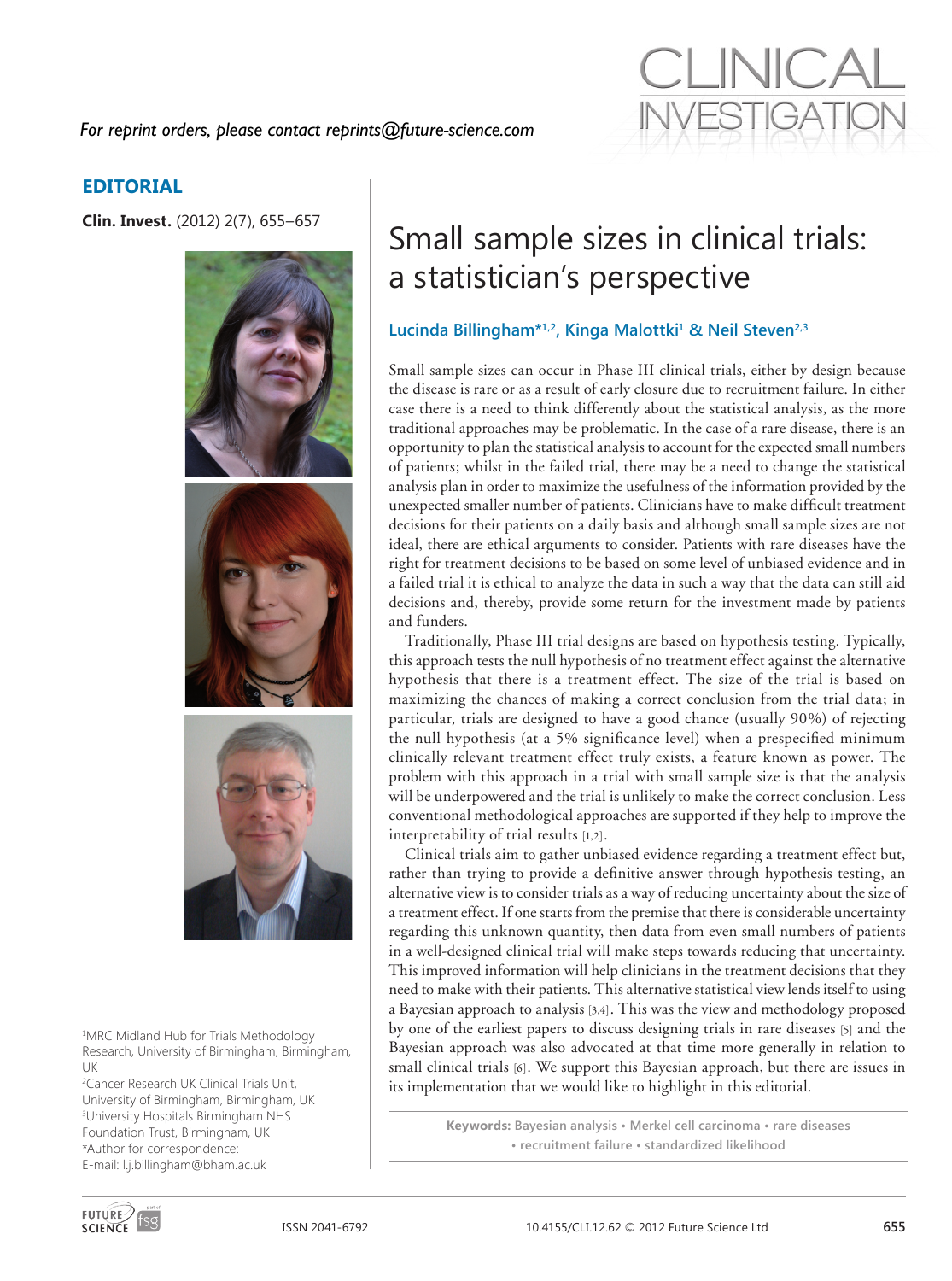The Bayesian approach allows external and subjective information about the size of the treatment effect, expressed as a prior probability distribution, to be combined with trial evidence to give a posterior probability distribution for the size of the treatment effect. This approach ensures that the trial is reducing the uncertainty about the treatment effect from a level that already exists. For example, if there is relatively strong prior evidence that the treatment is effective, either through subjective belief or by summarizing existing evidence, then a small trial that supports this may be all that is required to change clinical practice. However, the situation becomes more complex if the trial data and prior evidence conflict. An additional key advantage with the Bayesian approach is that the results from a trial can be expressed in terms of direct probabilities of the treatment effect being a certain size. For example, the sort of result that one would be able to conclude in terms of a survival outcome is that, given prior evidence and the trial data, there is a 70% chance that the treatment truly reduces the hazard of death by at least 10% (i.e., hazard ratio <0.9). In small studies, this type of reporting could be used practically by clinicians in discussion with patients and enable evidence-based treatment decisions, whilst a non-significant result from hypothesis testing would simply be regarded as inconclusive or, at worst, evidence of no treatment effect.

#### **"**…although small sample sizes are not ideal, there are ethical arguments to consider.**"**

Further to the proposal by Lilford and colleagues, a strategy was developed for designing trials to evaluate interventions in rare cancers, specifically in terms of survival time as an outcome measure [7–9]. It proposed a methodology for creating a prior distribution from existing evidence. The strategy suggests searching the literature for all evidence relating to a proposed trial, even including studies where there are only tentative similarities in terms of type of cancer, treatment and end points, and including all levels of evidence from randomized controlled trials to single case study reports. This evidence can then be combined into a prior distribution for the treatment effect with weights allocated in relation to pertinence, validity and precision. In principle this idea is sensible, but in practice such an approach is problematic, as discovered when applying this methodology to design a trial of adjuvant chemotherapy in stage I-III Merkel cell carcinoma. Such broad search strategies can produce large numbers of potentially relevant papers and in rare diseases it is unlikely that any of these will be high-level evidence. From around 27,000 references identified in searches related to the planned Merkel cell carcinoma trial, approximately 1000

were found to be potentially relevant and the majority were case studies with a single-arm study as the best level of evidence. Reviewing these and extracting data is extremely time-consuming and estimating hazard ratios from such studies without direct treatment comparisons is not straightforward. More importantly, such evidence is potentially so biased that the prior probability distribution would not be believable. In addition, the poor quality evidence is allocated very low weights in the strategy, 0.3 for single arm study to 0.05 for case study compared to 1 for a randomized controlled trial and, therefore, despite the large effort needed to extract and combine such information, it ends up contributing very little to the prior. One has to question the value of undertaking such a strategy.

**"**If one starts from the premise that there is considerable uncertainty regarding this unknown quantity, then data from even small numbers of patients in a well-designed clinical trial will make steps towards reducing that uncertainty.**"**

Given this difficulty in producing an evidence-based prior and the fact that many clinicians find it difficult to accept the inclusion in the analysis of a prior based on subjective beliefs, we need to consider the alternatives. Actually, the Bayesian approach can still be applied by using a noninformative prior distribution. This is effectively a uniform probability distribution that reflects the fact that every size of treatment effect is equally likely, because there is no evidence to believe otherwise. An analysis with this type of prior ensures that the posterior probability distribution for the treatment effect is totally dominated by the data from the trial. Technically, the distribution coincides with the likelihood, which is a probability function that shows how strongly the data support every possible value of the treatment effect. When combined with a noninformative prior, this is often referred to as a 'standardized likelihood' [4] and such an approach could be called a 'likelihood-based Bayesian analysis'. The reason that such an approach is still useful is that, as specified earlier, it enables the results to be expressed in terms of direct probabilities of the treatment effect size being within a certain range but this time based purely on the results from the trial. This type of approach can be effective in maximizing the value of the information from a trial that has failed to recruit. In terms of rare diseases, if such an analysis is planned, then a sample size can be chosen that is feasible and ensures that the posterior probability distribution has an acceptable level of uncertainty that will enable clinical decisions. This approach using standardized likelihood has been suggested before as a useful approach to presenting trial results to clinicians [10,11], not only